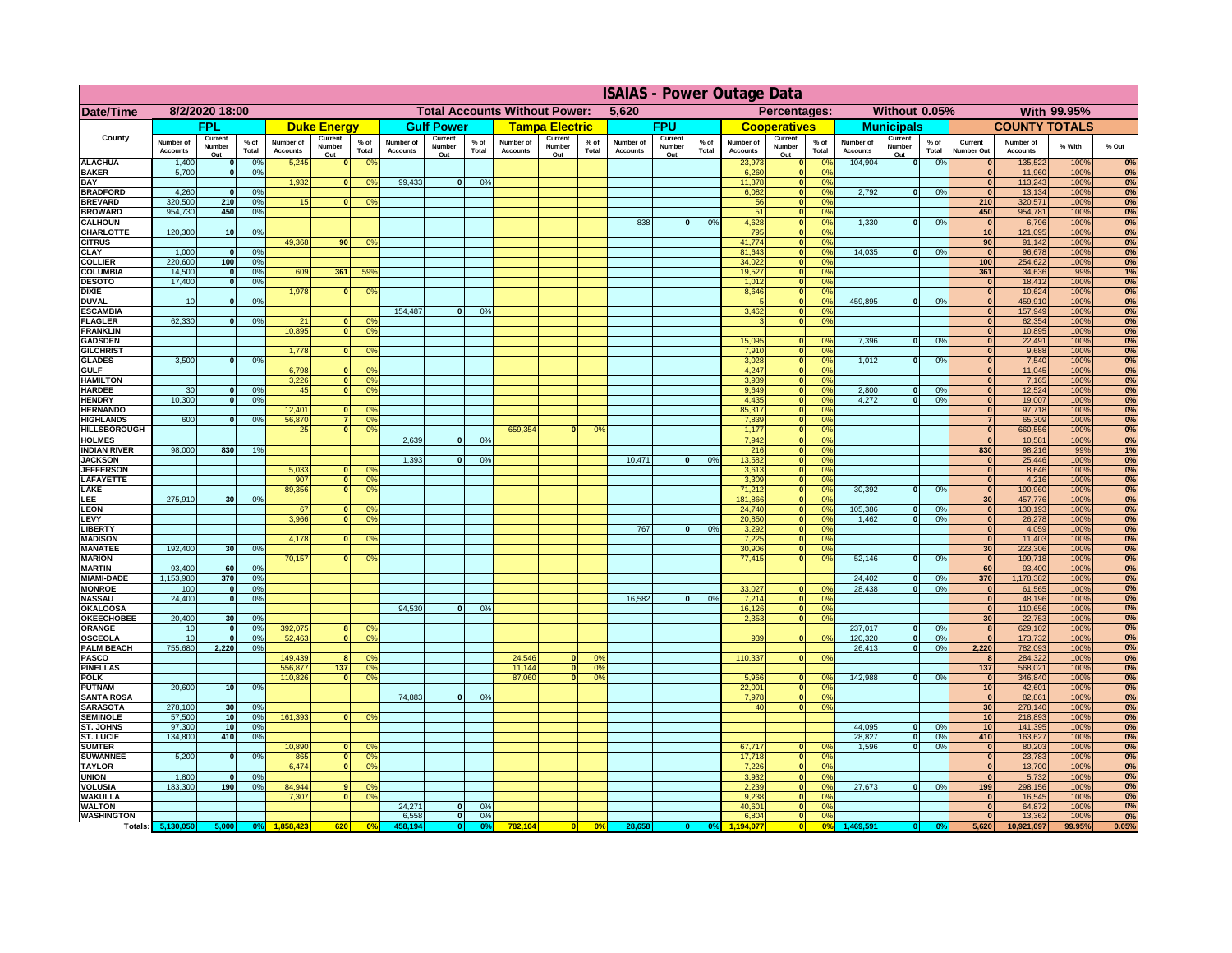# 8/2/2020 6:00 PM ISAIAS

| <b>Power Provider</b>                | <b>County</b>       | <b>Number of Customers</b> | <b>Current Number Out</b> | <b>Outage Percentage</b> | <b>Estimated Restore Time</b> |
|--------------------------------------|---------------------|----------------------------|---------------------------|--------------------------|-------------------------------|
| Florida Power and Light Company      |                     |                            |                           |                          |                               |
|                                      | PALM BEACH          | 755,680                    | 2,220                     | 0.29%                    | <b>TBD</b>                    |
| Florida Power and Light Company      | <b>INDIAN RIVER</b> | 98,000                     | 830                       | 0.85%                    | TBD                           |
| Florida Power and Light Company      | <b>BROWARD</b>      | 954,730                    | 450                       | 0.05%                    | <b>TBD</b>                    |
| Florida Power and Light Company      | ST. LUCIE           | 134,800                    | 410                       | 0.30%                    | TBD                           |
| Florida Power and Light Company      | MIAMI-DADE          | 1,153,980                  | 370                       | 0.03%                    | <b>TBD</b>                    |
| Duke Energy                          | COLUMBIA            | 609                        | 361                       | 59.28%                   | TBD                           |
| Florida Power and Light Company      | <b>BREVARD</b>      | 320,500                    | 210                       | 0.07%                    | <b>TBD</b>                    |
| Florida Power and Light Company      | VOLUSIA             | 183,300                    | 190                       | 0.10%                    | <b>TBD</b>                    |
| <b>Duke Energy</b>                   | <b>PINELLAS</b>     | 556,877                    | 137                       | 0.02%                    | <b>TBD</b>                    |
| Florida Power and Light Company      | COLLIER             | 220,600                    | 100                       | 0.05%                    | <b>TBD</b>                    |
| <b>Duke Energy</b>                   |                     | 49,368                     | 90                        | 0.18%                    | <b>TBD</b>                    |
|                                      | <b>CITRUS</b>       |                            |                           |                          |                               |
| Florida Power and Light Company      | <b>MARTIN</b>       | 93,400                     | 60                        | 0.06%                    | TBD                           |
| Florida Power and Light Company      | <b>LEE</b>          | 275,910                    | 30                        | 0.01%                    | <b>TBD</b>                    |
| Florida Power and Light Company      | MANATEE             | 192,400                    | 30                        | 0.02%                    | TBD                           |
| Florida Power and Light Company      | OKEECHOBEE          | 20,400                     | 30                        | 0.15%                    | <b>TBD</b>                    |
| Florida Power and Light Company      | SARASOTA            | 278,100                    | 30                        | 0.01%                    | <b>TBD</b>                    |
| Florida Power and Light Company      | <b>CHARLOTTE</b>    | 120,300                    | 10                        | 0.01%                    | <b>TBD</b>                    |
| Florida Power and Light Company      | PUTNAM              | 20,600                     | 10                        | 0.05%                    | <b>TBD</b>                    |
| Florida Power and Light Company      | SEMINOLE            | 57,500                     | 10                        | 0.02%                    | <b>TBD</b>                    |
|                                      | ST. JOHNS           | 97,300                     | 10                        | 0.01%                    | <b>TBD</b>                    |
| Florida Power and Light Company      |                     |                            |                           |                          |                               |
| <b>Duke Energy</b>                   | <b>VOLUSIA</b>      | 84,944                     | 9                         | 0.01%                    | <b>TBD</b>                    |
| Duke Energy                          | ORANGE              | 392,075                    | 8                         | 0.00%                    | <b>TBD</b>                    |
| <b>Duke Energy</b>                   | <b>PASCO</b>        | 149,439                    | $\bf 8$                   | 0.01%                    | <b>TBD</b>                    |
| Duke Energy                          | <b>HIGHLANDS</b>    | 56,870                     | $\overline{7}$            | 0.01%                    | TBD                           |
| Central Florida Electric Cooperative | <b>ALACHUA</b>      | 918                        | $\pmb{0}$                 | 0.00%                    | <b>TBD</b>                    |
| Central Florida Electric Cooperative | <b>DIXIE</b>        | 8,025                      | $\mathbf 0$               | 0.00%                    | TBD                           |
| Central Florida Electric Cooperative | <b>GILCHRIST</b>    | 7,906                      | $\pmb{0}$                 | 0.00%                    | <b>TBD</b>                    |
| Central Florida Electric Cooperative | LAFAYETTE           | 9                          | 0                         | 0.00%                    | TBD                           |
|                                      |                     |                            | $\mathbf 0$               |                          |                               |
| Central Florida Electric Cooperative | LEVY                | 18,470                     |                           | 0.00%                    | <b>TBD</b>                    |
| Central Florida Electric Cooperative | <b>MARION</b>       | 9                          | $\mathbf 0$               | 0.00%                    | TBD                           |
| Chattahoochee Electric               | <b>GADSDEN</b>      | 1,173                      | $\pmb{0}$                 | 0.00%                    | <b>TBD</b>                    |
| Choctawhatchee Electric Cooperative  | <b>HOLMES</b>       | 325                        | 0                         | 0.00%                    | <b>TBD</b>                    |
| Choctawhatchee Electric Cooperative  | <b>OKALOOSA</b>     | 16,126                     | $\mathbf 0$               | 0.00%                    | <b>TBD</b>                    |
| Choctawhatchee Electric Cooperative  | <b>SANTA ROSA</b>   | 134                        | 0                         | 0.00%                    | <b>TBD</b>                    |
| Choctawhatchee Electric Cooperative  | <b>WALTON</b>       | 40,502                     | $\pmb{0}$                 | 0.00%                    | <b>TBD</b>                    |
| City of Alachua                      | <b>ALACHUA</b>      | 4,506                      | 0                         | 0.00%                    | <b>TBD</b>                    |
| City of Bartow                       | <b>POLK</b>         | 12,074                     | $\pmb{0}$                 | 0.00%                    | <b>TBD</b>                    |
| City of Blountstown                  | CALHOUN             | 1,330                      | $\pmb{0}$                 | 0.00%                    | <b>TBD</b>                    |
|                                      | <b>SUMTER</b>       |                            | $\mathbf 0$               | 0.00%                    | <b>TBD</b>                    |
| City of Bushnell                     |                     | 1,596                      |                           |                          |                               |
| City of Clewiston                    | <b>HENDRY</b>       | 4,272                      | $\pmb{0}$                 | 0.00%                    | <b>TBD</b>                    |
| City of Fort Meade                   | <b>POLK</b>         | 2,379                      | $\mathbf 0$               | 0.00%                    | <b>TBD</b>                    |
| City of Havana                       | GADSDEN             | 1,455                      | 0                         | 0.00%                    | <b>TBD</b>                    |
| City of Leesburg                     | LAKE                | 24,500                     | $\pmb{0}$                 | 0.00%                    | <b>TBD</b>                    |
| City of Moore Haven                  | <b>GLADES</b>       | 1,012                      | 0                         | 0.00%                    | <b>TBD</b>                    |
| City of Mount Dora                   | LAKE                | 5,892                      | $\pmb{0}$                 | 0.00%                    | <b>TBD</b>                    |
| City of Newberry                     | <b>ALACHUA</b>      | 1,898                      | 0                         | 0.00%                    | <b>TBD</b>                    |
| City of Quincy                       | <b>GADSDEN</b>      | 4,768                      | $\mathbf 0$               | 0.00%                    | <b>TBD</b>                    |
| City of Starke                       | <b>BRADFORD</b>     | 2,792                      | $\mathbf 0$               | 0.00%                    | <b>TBD</b>                    |
|                                      |                     |                            |                           |                          |                               |
| City of Tallahassee                  | LEON                | 105,386                    | $\pmb{0}$                 | 0.00%                    | <b>TBD</b>                    |
| City of Vero Beach                   | <b>INDIAN RIVER</b> | 0                          | 0                         |                          | TBD                           |
| City of Wauchula                     | HARDEE              | 2,800                      | $\pmb{0}$                 | 0.00%                    | <b>TBD</b>                    |
| City of Williston                    | LEVY                | 1,462                      | 0                         | 0.00%                    | TBD                           |
| City of Winter Park                  | ORANGE              | 14,947                     | 0                         | 0.00%                    | TBD                           |
| Clay Electric Cooperative            | <b>ALACHUA</b>      | 23,055                     | 0                         | 0.00%                    | TBD                           |
| Clay Electric Cooperative            | <b>BAKER</b>        | 2,582                      | $\pmb{0}$                 | 0.00%                    | TBD                           |
| Clay Electric Cooperative            | <b>BRADFORD</b>     | 6,082                      | 0                         | 0.00%                    | TBD                           |
| Clay Electric Cooperative            | <b>CLAY</b>         | 81,643                     | 0                         | 0.00%                    | <b>TBD</b>                    |
|                                      | COLUMBIA            |                            | 0                         | 0.00%                    |                               |
| Clay Electric Cooperative            |                     | 17,543                     |                           |                          | TBD                           |
| Clay Electric Cooperative            | <b>DUVAL</b>        | 5                          | $\pmb{0}$                 | 0.00%                    | <b>TBD</b>                    |
| Clay Electric Cooperative            | <b>FLAGLER</b>      | 3                          | 0                         | 0.00%                    | TBD                           |
| Clay Electric Cooperative            | <b>GILCHRIST</b>    | $\overline{4}$             | $\pmb{0}$                 | 0.00%                    | TBD                           |
| Clay Electric Cooperative            | LAKE                | 2,317                      | 0                         | 0.00%                    | <b>TBD</b>                    |
| Clay Electric Cooperative            | LEVY                | 744                        | $\pmb{0}$                 | 0.00%                    | <b>TBD</b>                    |
| Clay Electric Cooperative            | <b>MARION</b>       | 16,903                     | 0                         | 0.00%                    | TBD                           |
| Clay Electric Cooperative            | PUTNAM              | 22,001                     | $\pmb{0}$                 | 0.00%                    | TBD                           |
| Clay Electric Cooperative            | SUWANNEE            | 5                          | 0                         | 0.00%                    | TBD                           |
| Clay Electric Cooperative            | <b>UNION</b>        | 3,932                      | $\pmb{0}$                 | 0.00%                    | TBD                           |
|                                      |                     |                            |                           |                          |                               |
| Clay Electric Cooperative            | VOLUSIA             | 2,239                      | 0                         | 0.00%                    | <b>TBD</b>                    |
| Duke Energy                          | <b>ALACHUA</b>      | 5,245                      | $\pmb{0}$                 | 0.00%                    | TBD                           |
| Duke Energy                          | BAY                 | 1,932                      | 0                         | 0.00%                    | <b>TBD</b>                    |
| <b>Duke Energy</b>                   | <b>BREVARD</b>      | 15                         | $\pmb{0}$                 | 0.00%                    | TBD                           |
| Duke Energy                          | <b>DIXIE</b>        | 1,978                      | 0                         | 0.00%                    | TBD                           |
| <b>Duke Energy</b>                   | <b>FLAGLER</b>      | 21                         | $\pmb{0}$                 | 0.00%                    | <b>TBD</b>                    |
|                                      |                     |                            |                           |                          |                               |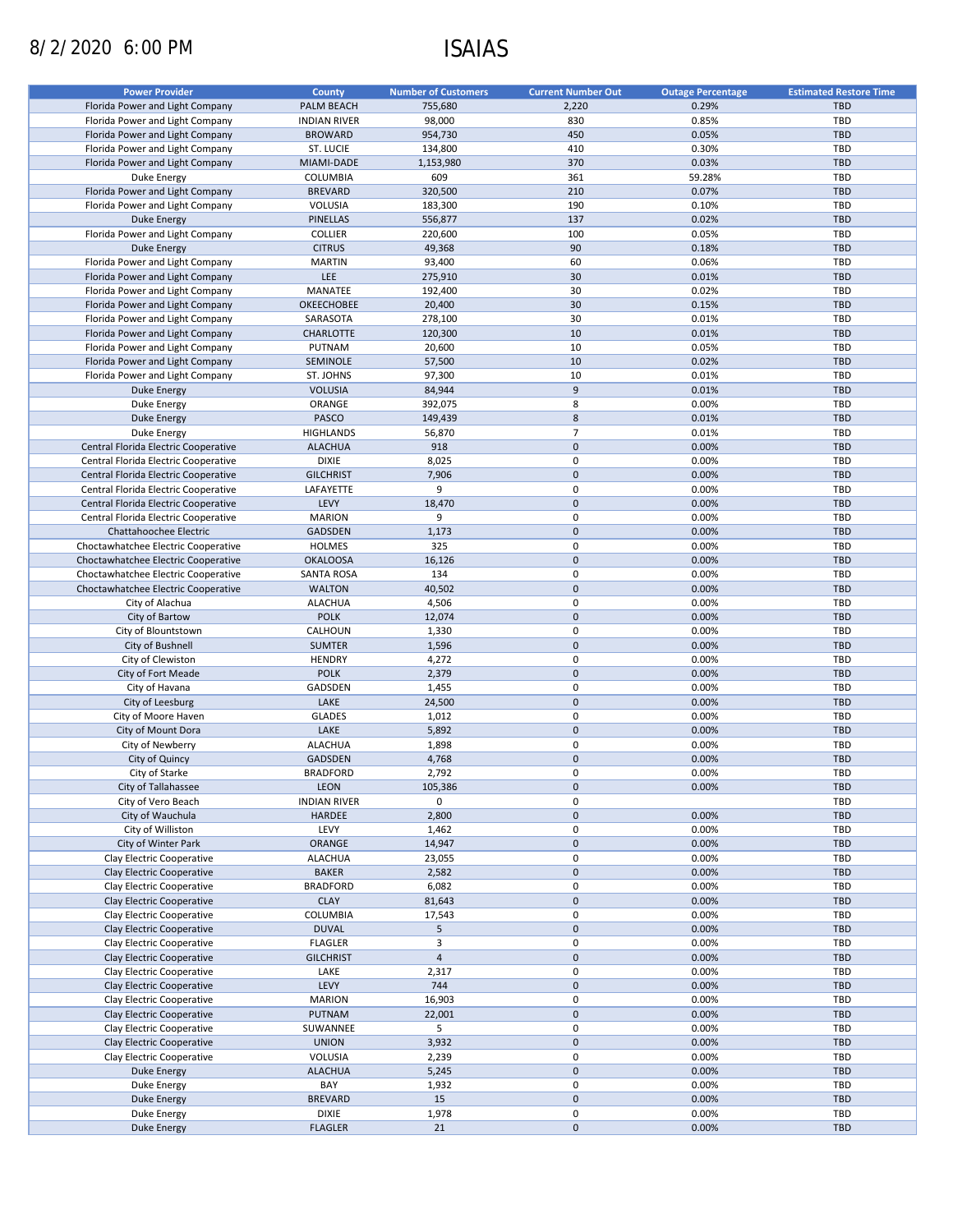# 8/2/2020 6:00 PM ISAIAS

| Duke Energy                                        | <b>FRANKLIN</b>   | 10,895    | 0           | 0.00% | TBD        |
|----------------------------------------------------|-------------------|-----------|-------------|-------|------------|
| <b>Duke Energy</b>                                 | <b>GILCHRIST</b>  | 1,778     | $\mathbf 0$ | 0.00% | <b>TBD</b> |
| Duke Energy                                        | <b>GULF</b>       | 6,798     | 0           | 0.00% | TBD        |
|                                                    |                   |           |             |       |            |
| <b>Duke Energy</b>                                 | <b>HAMILTON</b>   | 3,226     | $\mathbf 0$ | 0.00% | <b>TBD</b> |
| Duke Energy                                        | HARDEE            | 45        | $\mathbf 0$ | 0.00% | TBD        |
| <b>Duke Energy</b>                                 | <b>HERNANDO</b>   | 12,401    | $\mathbf 0$ | 0.00% | <b>TBD</b> |
|                                                    |                   | 25        | $\mathbf 0$ | 0.00% | TBD        |
| Duke Energy                                        | HILLSBOROUGH      |           |             |       |            |
| <b>Duke Energy</b>                                 | <b>JEFFERSON</b>  | 5,033     | $\mathbf 0$ | 0.00% | <b>TBD</b> |
| Duke Energy                                        | LAFAYETTE         | 907       | $\mathbf 0$ | 0.00% | <b>TBD</b> |
| Duke Energy                                        | LAKE              | 89,356    | $\mathbf 0$ | 0.00% | <b>TBD</b> |
|                                                    |                   |           |             |       |            |
| Duke Energy                                        | LEON              | 67        | $\mathbf 0$ | 0.00% | <b>TBD</b> |
| <b>Duke Energy</b>                                 | LEVY              | 3,966     | $\mathbf 0$ | 0.00% | <b>TBD</b> |
| Duke Energy                                        | <b>MADISON</b>    | 4,178     | $\mathbf 0$ | 0.00% | <b>TBD</b> |
|                                                    |                   |           | $\mathbf 0$ |       |            |
| <b>Duke Energy</b>                                 | <b>MARION</b>     | 70,157    |             | 0.00% | <b>TBD</b> |
| Duke Energy                                        | <b>OSCEOLA</b>    | 52,463    | $\pmb{0}$   | 0.00% | <b>TBD</b> |
| <b>Duke Energy</b>                                 | <b>POLK</b>       | 110,826   | $\mathbf 0$ | 0.00% | <b>TBD</b> |
| Duke Energy                                        | SEMINOLE          | 161,393   | $\pmb{0}$   | 0.00% | <b>TBD</b> |
|                                                    |                   |           |             |       |            |
| <b>Duke Energy</b>                                 | <b>SUMTER</b>     | 10,890    | $\mathbf 0$ | 0.00% | <b>TBD</b> |
| Duke Energy                                        | SUWANNEE          | 865       | $\pmb{0}$   | 0.00% | <b>TBD</b> |
| <b>Duke Energy</b>                                 | <b>TAYLOR</b>     | 6,474     | $\pmb{0}$   | 0.00% | TBD        |
|                                                    |                   |           |             |       |            |
| Duke Energy                                        | WAKULLA           | 7,307     | 0           | 0.00% | <b>TBD</b> |
| Escambia River Electric Cooperative, Inc.          | <b>ESCAMBIA</b>   | 3,462     | $\pmb{0}$   | 0.00% | <b>TBD</b> |
| Escambia River Electric Cooperative, Inc.          | <b>SANTA ROSA</b> | 7,844     | $\pmb{0}$   | 0.00% | <b>TBD</b> |
|                                                    |                   |           | $\mathbf 0$ | 0.00% | <b>TBD</b> |
| Florida Keys Electric Cooperative                  | <b>MONROE</b>     | 33,027    |             |       |            |
| Florida Power and Light Company                    | <b>ALACHUA</b>    | 1,400     | $\mathbf 0$ | 0.00% | <b>TBD</b> |
| Florida Power and Light Company                    | <b>BAKER</b>      | 5,700     | $\mathbf 0$ | 0.00% | <b>TBD</b> |
| Florida Power and Light Company                    | <b>BRADFORD</b>   | 4,260     | 0           | 0.00% | TBD        |
|                                                    |                   |           |             |       |            |
| Florida Power and Light Company                    | <b>CLAY</b>       | 1,000     | $\mathbf 0$ | 0.00% | <b>TBD</b> |
| Florida Power and Light Company                    | COLUMBIA          | 14,500    | 0           | 0.00% | TBD        |
| Florida Power and Light Company                    | <b>DESOTO</b>     | 17,400    | $\mathbf 0$ | 0.00% | <b>TBD</b> |
|                                                    |                   |           |             |       |            |
| Florida Power and Light Company                    | <b>DUVAL</b>      | 10        | $\pmb{0}$   | 0.00% | TBD        |
| Florida Power and Light Company                    | <b>FLAGLER</b>    | 62,330    | $\pmb{0}$   | 0.00% | <b>TBD</b> |
| Florida Power and Light Company                    | <b>GLADES</b>     | 3,500     | $\pmb{0}$   | 0.00% | TBD        |
| Florida Power and Light Company                    | HARDEE            | 30        | $\mathbf 0$ | 0.00% | <b>TBD</b> |
|                                                    |                   |           |             |       |            |
| Florida Power and Light Company                    | <b>HENDRY</b>     | 10,300    | $\pmb{0}$   | 0.00% | TBD        |
| Florida Power and Light Company                    | <b>HIGHLANDS</b>  | 600       | $\pmb{0}$   | 0.00% | <b>TBD</b> |
| Florida Power and Light Company                    | <b>MONROE</b>     | 100       | $\pmb{0}$   | 0.00% | TBD        |
|                                                    |                   |           |             |       |            |
| Florida Power and Light Company                    | NASSAU            | 24,400    | $\mathbf 0$ | 0.00% | <b>TBD</b> |
| Florida Power and Light Company                    | ORANGE            | 10        | 0           | 0.00% | TBD        |
| Florida Power and Light Company                    | <b>OSCEOLA</b>    | 10        | $\mathbf 0$ | 0.00% | <b>TBD</b> |
|                                                    |                   |           | 0           | 0.00% | <b>TBD</b> |
| Florida Power and Light Company                    | SUWANNEE          | 5,200     |             |       |            |
| Florida Power and Light Company                    | <b>UNION</b>      | 1,800     | $\mathbf 0$ | 0.00% | <b>TBD</b> |
| Florida Public Utilities Corporation               | CALHOUN           | 838       | 0           | 0.00% | Restored   |
| Florida Public Utilities Corporation               | <b>JACKSON</b>    | 10,471    | $\mathbf 0$ | 0.00% | Restored   |
|                                                    |                   |           |             |       |            |
| Florida Public Utilities Corporation               | <b>LIBERTY</b>    | 767       | $\mathbf 0$ | 0.00% | Restored   |
| Florida Public Utilities Corporation               | NASSAU            | 16,582    | $\mathbf 0$ | 0.00% | Restored   |
| Fort Pierce Utilities Authority                    | <b>ST. LUCIE</b>  | 28,827    | 0           | 0.00% | TBD        |
|                                                    |                   |           |             |       |            |
| Gainesville (Gainesville Regional Utilities - GRU) | <b>ALACHUA</b>    | 98,500    | $\mathbf 0$ | 0.00% | <b>TBD</b> |
| Glades Electric Cooperative, Inc.                  | <b>GLADES</b>     | 3,028     | $\mathbf 0$ | 0.00% | TBD        |
| Glades Electric Cooperative, Inc.                  | <b>HARDEE</b>     | $\pmb{0}$ | $\mathbf 0$ |       | TBD        |
|                                                    |                   |           |             |       |            |
| Glades Electric Cooperative, Inc.                  | <b>HENDRY</b>     | 3,683     | 0           | 0.00% | TBD        |
| Glades Electric Cooperative, Inc.                  | <b>HIGHLANDS</b>  | 7,461     | $\mathbf 0$ | 0.00% | <b>TBD</b> |
| Glades Electric Cooperative, Inc.                  | <b>OKEECHOBEE</b> | 2,353     | 0           | 0.00% | TBD        |
| <b>Green Cove Springs Electric</b>                 | <b>CLAY</b>       | 4,041     | $\pmb{0}$   | 0.00% | <b>TBD</b> |
|                                                    |                   |           |             |       |            |
| Gulf Coast Electric Cooperative, Inc.              | BAY               | 11,878    | 0           | 0.00% | TBD        |
| Gulf Coast Electric Cooperative, Inc.              | CALHOUN           | 1,793     | $\pmb{0}$   | 0.00% | <b>TBD</b> |
| Gulf Coast Electric Cooperative, Inc.              | <b>GULF</b>       | 4,247     | 0           | 0.00% | TBD        |
|                                                    |                   |           |             |       |            |
| Gulf Coast Electric Cooperative, Inc.              | <b>JACKSON</b>    | 50        | $\pmb{0}$   | 0.00% | <b>TBD</b> |
| Gulf Coast Electric Cooperative, Inc.              | <b>WALTON</b>     | 99        | 0           | 0.00% | TBD        |
| Gulf Coast Electric Cooperative, Inc.              | <b>WASHINGTON</b> | 2,484     | $\pmb{0}$   | 0.00% | TBD        |
| <b>Gulf Power Company</b>                          | BAY               | 99,433    | 0           | 0.00% | Restored   |
|                                                    |                   |           |             |       |            |
| <b>Gulf Power Company</b>                          | <b>ESCAMBIA</b>   | 154,487   | $\pmb{0}$   | 0.00% | Restored   |
| <b>Gulf Power Company</b>                          | <b>HOLMES</b>     | 2,639     | 0           | 0.00% | Restored   |
| <b>Gulf Power Company</b>                          | <b>JACKSON</b>    | 1,393     | $\pmb{0}$   | 0.00% | Restored   |
|                                                    |                   |           |             |       |            |
| <b>Gulf Power Company</b>                          | <b>OKALOOSA</b>   | 94,530    | 0           | 0.00% | Restored   |
| <b>Gulf Power Company</b>                          | <b>SANTA ROSA</b> | 74,883    | $\pmb{0}$   | 0.00% | Restored   |
| <b>Gulf Power Company</b>                          | <b>WALTON</b>     | 24,271    | 0           | 0.00% | Restored   |
| <b>Gulf Power Company</b>                          |                   |           | $\pmb{0}$   |       |            |
|                                                    | <b>WASHINGTON</b> | 6,558     |             | 0.00% | Restored   |
| Homestead                                          | MIAMI-DADE        | 24,402    | 0           | 0.00% | TBD        |
| Jacksonville (JEA)                                 | <b>CLAY</b>       | 9,994     | $\pmb{0}$   | 0.00% | <b>TBD</b> |
| Jacksonville (JEA)                                 | <b>DUVAL</b>      | 440,938   | 0           | 0.00% | TBD        |
|                                                    |                   |           |             |       |            |
| Jacksonville (JEA)                                 | ST. JOHNS         | 27,580    | 0           | 0.00% | <b>TBD</b> |
| Jacksonville Beach (Beaches Energy Services)       | <b>DUVAL</b>      | 18,957    | 0           | 0.00% | TBD        |
| Jacksonville Beach (Beaches Energy Services)       | ST. JOHNS         | 16,515    | $\pmb{0}$   | 0.00% | <b>TBD</b> |
|                                                    |                   |           |             |       |            |